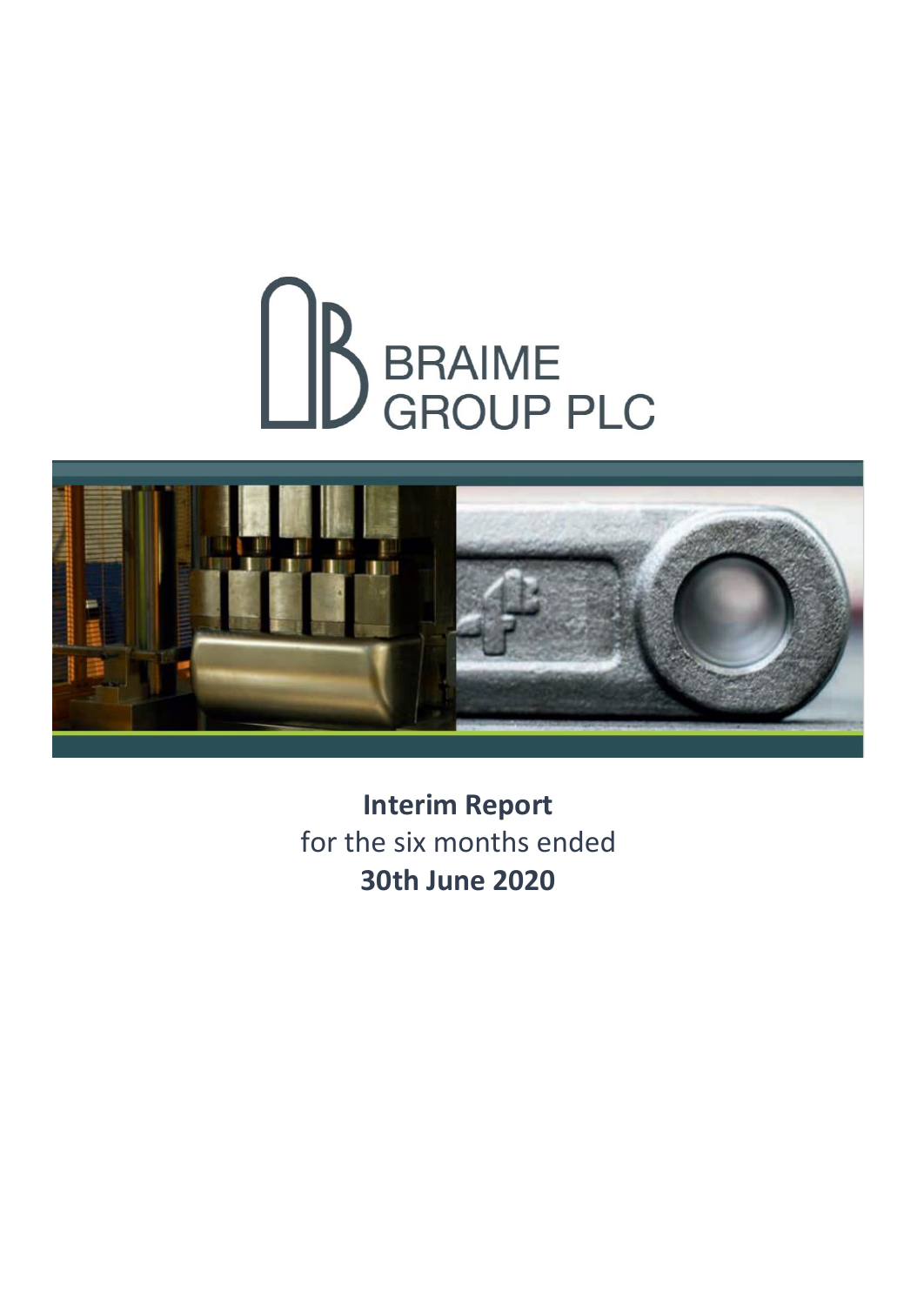## **Management commentary**

## **Performance**

Group sales revenue for the first six months of 2020 fell 5.6% to £16.1m when compared to £17.1m for the same period in 2019, while profit before tax decreased to £372,000 compared to £1.1m for the same period in 2019. In view of the havoc that the Covid-19 pandemic has wreaked on the global economy, the directors are pleased to report that sales volumes have held up better than expected. In the first quarter of the year, as country after country went into lockdown, our subsidiaries resolutely found ways to maintain operations, where necessary at times operating remotely from home. We have thus as a Group remained open throughout the pandemic and continued to serve and supply our customers. However, there is not much scope for reducing our base costs without cutting into our core business, and therefore the reduction in sales has had a direct consequence on our profitability. During this difficult time, we have carefully sought to avoid short-term cost-stripping which we consider would harm future strategic growth, whilst tactically managing our cashflow which has remained positive.

#### **Dividends**

In line with the Group's policy to maintain dividend growth, balanced alongside the Group's requirement for investment in capital to support long term growth, the directors have decided to increase the interim dividend to 4.00p per share. This dividend will be paid on 16th October 2020 to the Ordinary and 'A' Ordinary shareholders on the register on the 2nd October 2020. The associated ex-dividend date is 1st October 2020.

#### **Braime Pressings Limited**

External sales revenue of £2.0m in the first 6 months of 2020 was slightly up on the same period last year as customers increased orders for replacement parts. Intercompany sales also increased by £268,000. The manufacturing division made a small loss of £34,000 for the period as price competition remains high in the automotive sector. At the beginning of the year the business recruited a new sales manager to develop new markets however his activities were severely curtailed as a result of the lockdown restrictions and prospecting has only just recommenced.

#### **4B Division**

Our distribution division's external sales revenue of £14.2m fell by 6.6% when compared to £15.2m for the same period last year. Nonetheless, management consider this to be very positive results, given the economic upheaval of the Covid-19 pandemic. Intercompany trading reduced by 17.2% to £2.4m (£2.9m for the same period in 2019). This downturn is partly a result of the impact of Covid-19 but also due to the fact that the prior year sales were boosted by additional trading in the light of Brexit preparations. We are pleased to see strong growth in 4B Australia which is 10% above the same period last year. The freeze in US-Sino relations has continued to affect our subsidiary in China but we believe in its strategic location for future growth. The £1.0m reduction in external sales has directly impacted profit, with profit after tax for the 4B division for the six-month period reduced to £307,000 as compared to £883,000 for the same period last year.

#### **Balance sheet**

Total net assets as at 30th June 2020 amount to £14.9m (30th June 2019 - £13.9m). Capital asset additions of £855,000 during the period relate primarily to the land purchased in Villers Bretonneux together with the warehouse under construction of £548,000 for 4B France, as announced earlier in the year. Other additions relate to the purchase of a 400-ton capacity press in the UK, various quality monitoring systems and tooling. Inventory has increased by £159,000 when compared to 30th June 2019 and by £554,000 when compared to 31st December 2019. Trade receivables of £6.6m is in line with 30th June 2019 but increased by £915,000 when compared to 31st December 2019. The increase in long-term borrowings during the year relates primarily to the take up of new loans; firstly £455,000 in the USA where our subsidiary has successfully applied for funding from the government Paycheck Protection Program (PPP) for Covid-19. The PPP aid, granted in the form of a loan on 16<sup>th</sup> April 2020, carries an interest rate of 1% and matures two years from the date of receipt, however the loan may be forgiven if employees are retained. Secondly £300,000 relates to the partial draw-down of the €1.7m loan facility in 4B France with Credit du Nord and BPI-France which as mentioned in 2019 annual report was obtained to fund the warehouse construction.

## **Cash flow**

Cash at the end of the period was £822,000. Cash generated from operations before working capital movements was £1.4m during the period. An increase in trade receivables of £915,000 and an increase in inventories of £554,000 saw working capital reduce by £682,000 since the year end. These are a consequence of the reduced sales volume during the period. Investment in capital projects mentioned above gave rise to capital outflows of £855,000 and new loans of £755,000 in the USA and France mentioned above provided proceeds from borrowings. Overall, net cash increased by £159,000 during the six months to 30th June 2020. Management remains focused in ensuring that working capital requirements, particularly for stock, are carefully monitored and controlled.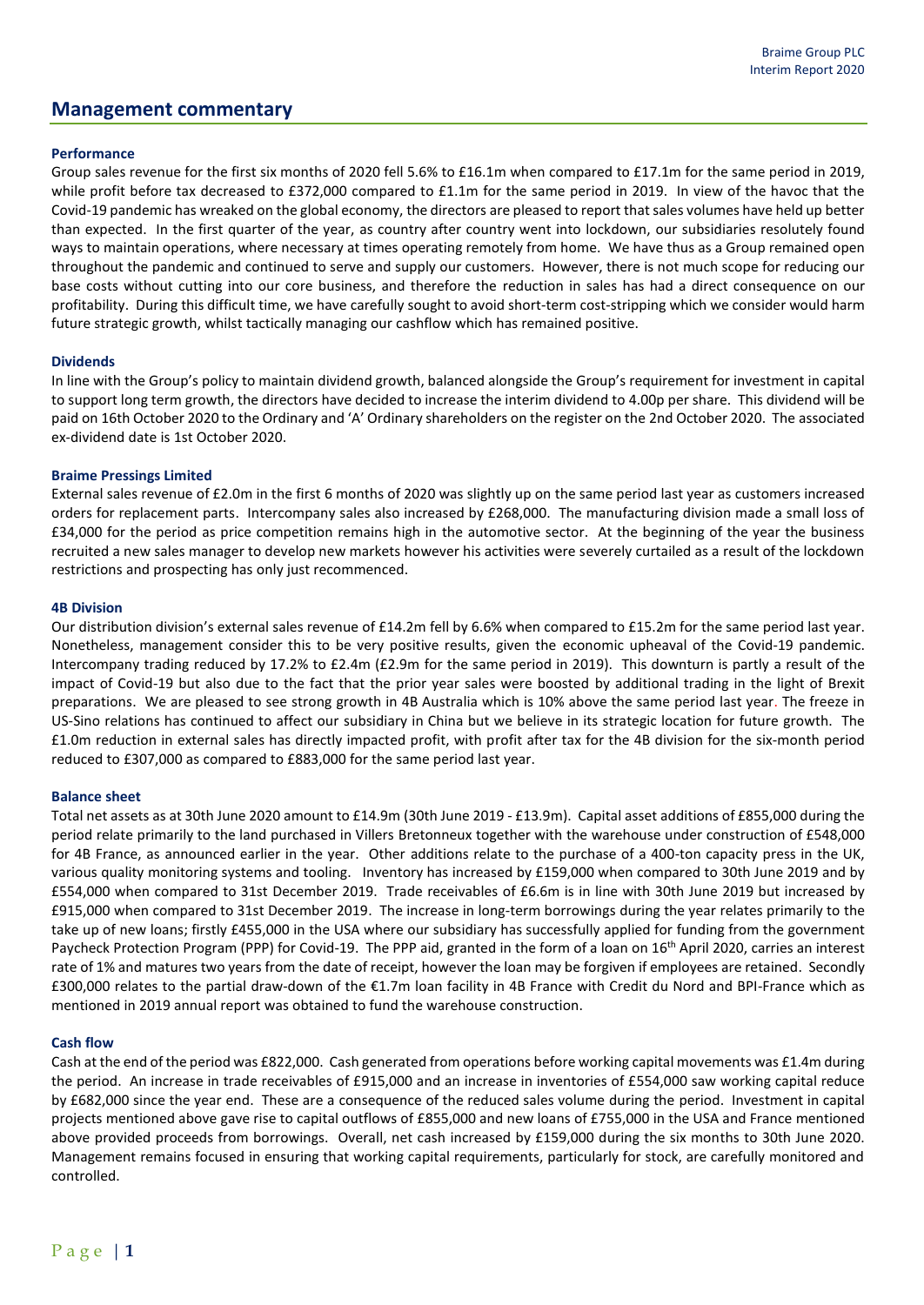## **Management commentary (continued)**

### **Principal exchange rates**

The Group reports its results in sterling, its presentational currency. The Group operates in six other currencies and the average of the principal exchange rates in use during the half year and as at the 30th June 2020 are shown in the table below, along with comparatives. Since a significant proportion of the Group revenues are in the USA, the Group has benefitted from the weakening of sterling against the US dollar since 31st December 2019. However, at the time of writing, the sterling has rallied strongly, and we expect to see the gains in the first half of the year reversing in the second half.

| <b>Currency</b>         | <b>Symbol</b> | Avg rate<br><b>HY 2020</b> | Avg rate<br><b>HY 2019</b> | Avg rate<br><b>FY 2019</b> | <b>Closing rate</b><br>30th Jun<br>2020 | <b>Closing rate</b><br>30th Jun<br>2019 | <b>Closing rate</b><br>31st Dec<br>2019 |
|-------------------------|---------------|----------------------------|----------------------------|----------------------------|-----------------------------------------|-----------------------------------------|-----------------------------------------|
| Australian Dollar       | AUD           | 1.922                      | 1.832                      | 1.840                      | 1.795                                   | 1.814                                   | 1.883                                   |
| Chinese Renminbi (Yuan) | <b>CNY</b>    | 8.857                      | 8.770                      | 8.810                      | 8.714                                   | 8.711                                   | 9.150                                   |
| Euro                    | <b>EUR</b>    | 1.140                      | 1.148                      | 1.144                      | 1.100                                   | 1.118                                   | 1.177                                   |
| South African Rand      | <b>ZAR</b>    | 21.334                     | 18.319                     | 18.453                     | 21.468                                  | 17.950                                  | 18.548                                  |
| Thai Baht               | ТНВ           | 39.993                     | 40.808                     | 39.578                     | 38.152                                  | 39.069                                  | 39.346                                  |
| United States Dollar    | <b>USD</b>    | 1.259                      | 1.297                      | 1.281                      | 1.236                                   | 1.273                                   | 1.321                                   |

#### **Key performance indicators**

The Group uses the following key performance indicators to assess the performance of the Group as a whole and of the individual businesses:

| Key performance indicator | <b>Note</b> | <b>Half year</b><br>2020 | <b>Half year</b><br>2019 | <b>Full year</b><br>2019 |
|---------------------------|-------------|--------------------------|--------------------------|--------------------------|
| Turnover growth           |             | (5.6%)                   | (5.5%)                   | $(6.4\%)$                |
| Gross margin              |             | 47.4%                    | 48.9%                    | 49.1%                    |
| Operating profit          | 3           | £0.45m                   | £1.29m                   | £2.21m                   |
| Stock days                | 4           | 191 days                 | $165$ days               | 176 days                 |
| Debtor days               |             | 63 days                  | 60 days                  | 57 days                  |

#### Notes to KPI's

#### 1. Turnover growth

The Group aims to increase shareholder value by measuring the year on year growth in Group revenue. Revenues are down due to the current global economic climate. The directors consider the results positive in the light of the current global crisis.

#### 2. Gross margin

Gross profit (revenue less change in inventories and raw materials used) as a percentage of revenue is monitored to maximise profits available for reinvestment and distribution to shareholders. Gross margin has decreased slightly over the same period last year. The directors continue to monitor the margins carefully for further movement.

## 3. Operating profit

Sustainable growth in operating profit is a strategic priority to enable ongoing investment and increase shareholder value. Operating profits have reduced as a direct result of the reduction in sales which is primarily due to the economic uncertainty following the Covid 19 pandemic.

#### 4. Stock days

The average value of inventories divided by raw materials and consumables used and changes in inventories of finished goods and work in progress expressed as a number of days is monitored to ensure the right level of stocks are held in order to meet customer demands whilst not carrying excessive amounts which impacts upon working capital requirements. Stock days have increased in part due to a slow-down of sales compared to prior period.

#### 5. Debtor days

The average value of trade receivables divided by revenue expressed as a number of days. This is an important indicator of working capital requirements. Debtor days at 63 days are slightly above the standard payment terms of 60 days. Management remain focused on reducing this to improve cash.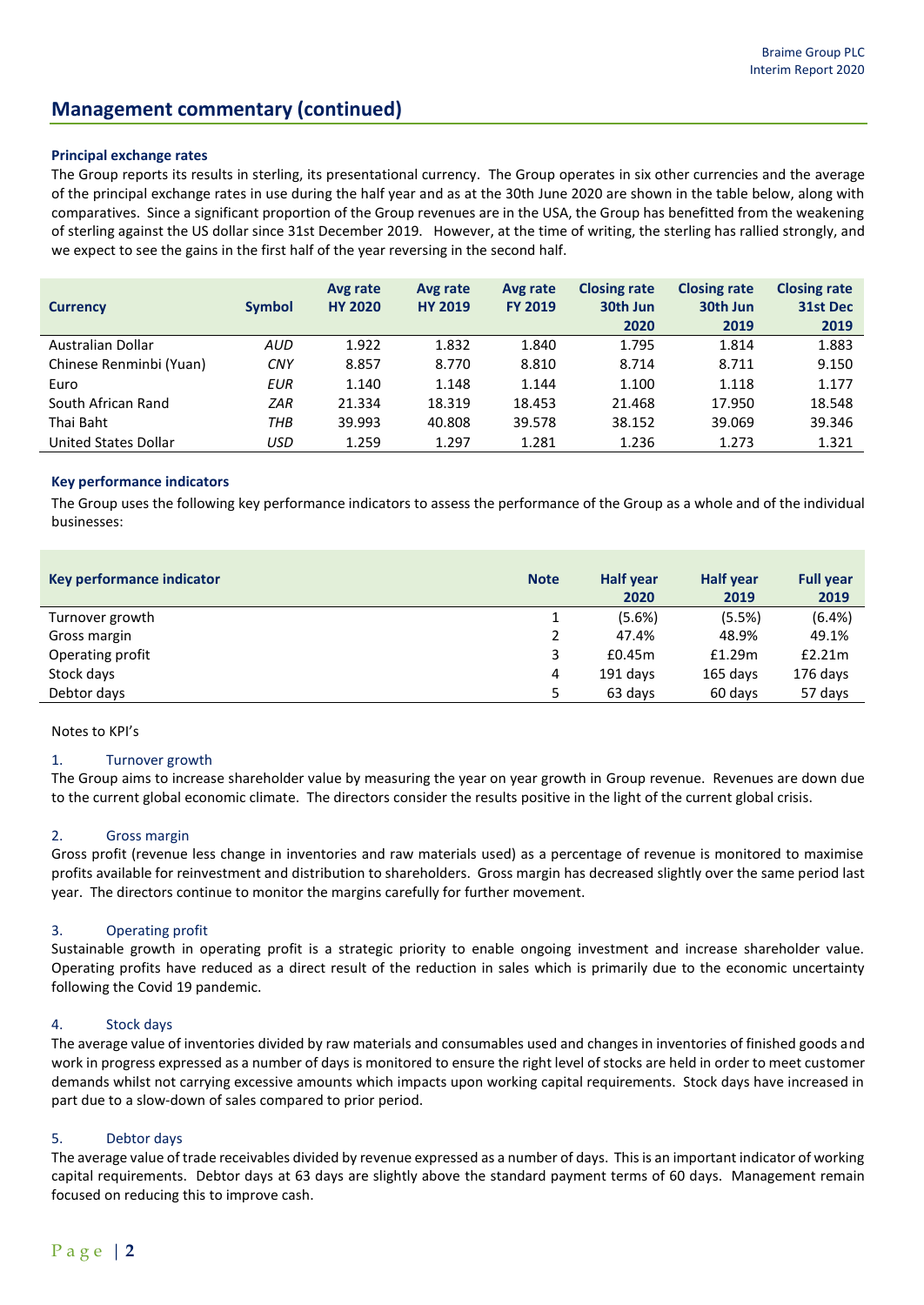## **Management commentary (continued)**

#### Notes to KPI's - continued

Other metrics monitored weekly or monthly include quality measures (such as customer complaints), raw materials buying prices, capital expenditure, line utilisation, reportable accidents and near-misses.

#### **Impact of Covid-19 pandemic**

At our year end announcement, we noted the need to prepare for the likelihood of lower demand while the world economy struggles to recover from the pandemic. Our businesses have not been as harshly affected, in the way that certain sectors such as travel, retail, the hospitality and entertainment sectors, have been. We are therefore heartened that sales revenues are only 5.6% down compared to the same period last year but we are very mindful that small changes in volume have a more significant impact on our profits.

The pandemic has required all our businesses to adapt to new ways of working; we are very alert to the health risks posed by the virus and we have therefore taken all necessary steps to protect our employees including providing equipment for homeworking, implementing and observing stringent social distancing and extensive disinfecting and sanitizing measures on-site. Many of these provisions have the unintended consequence of reducing operational efficiencies particularly in the factory and warehouse. Staying close to our customers is at the heart of our policy and this is made more challenging when site visits have been restricted or banned. The costs of these new distancing, hygiene and risk reduction measures may not in isolation appear significant when quantified directly but without doubt they indirectly contribute to the overall reduction in profitability. We have received some government aid but the benefit to our profit for the period is minimal, being £35,000 in respect of furloughed employees in the UK who were shielding, and £13,000 in France. The government assistance received in the USA mentioned above has been booked as a loan and thus has not improved or impacted our reported profit.

#### **Outlook for the second half of 2020**

Given the current exceptional situation, it is even more difficult than usual to comment on the outlook for the Group. Our forward order books and the current level of enquiries in all parts of the Group are at unusually low levels. Nevertheless, each month our actual sales have exceeded our expectations and, in some parts of the Group, have exceeded last year's figures for the same period, and offset shortfalls elsewhere in the Group. On average we continue to achieve over 85% of our original budget set last year, but as in most businesses, our profits come from the top slice of our revenue, so our net earnings are likely to remain weak in the short term.

The Group is fortunate that a large part of our sales is made to the supply chain involved in handling and processing food related product and the demand for spares still remains strong. However, we expect that investment in new facilities and in new processing machinery in this sector, which have both driven our recent growth, is likely to be subdued until confidence returns to the general economy. If and when business confidence returns, we expect the sector to return rapidly to previous levels of investment because the food sector remains a growth area of the global economy although there will inevitably be a delay while new orders for the components that we supply start to flow through to us. Despite the current climate, our finances remain strong and we continue to invest resource to find new ways of marketing, and in developing new product, so we remain optimistic about the long-term prospect for the Group.

Our employees at all levels and in all parts of the group have coped admirably with the considerable additional challenges and stress created by the epidemic. Thanks to the fortitude and flexibility shown by our staff, our manufacturing and distribution businesses have been able to find new ways of working and enabled us to continue to supply our customers almost without interruption. In some important respects, this experience has bought our local teams and our group as a whole, closer together and revealed new and better ways of working. We plan to maintain and build on the changes we have made which will benefit the group in the long term.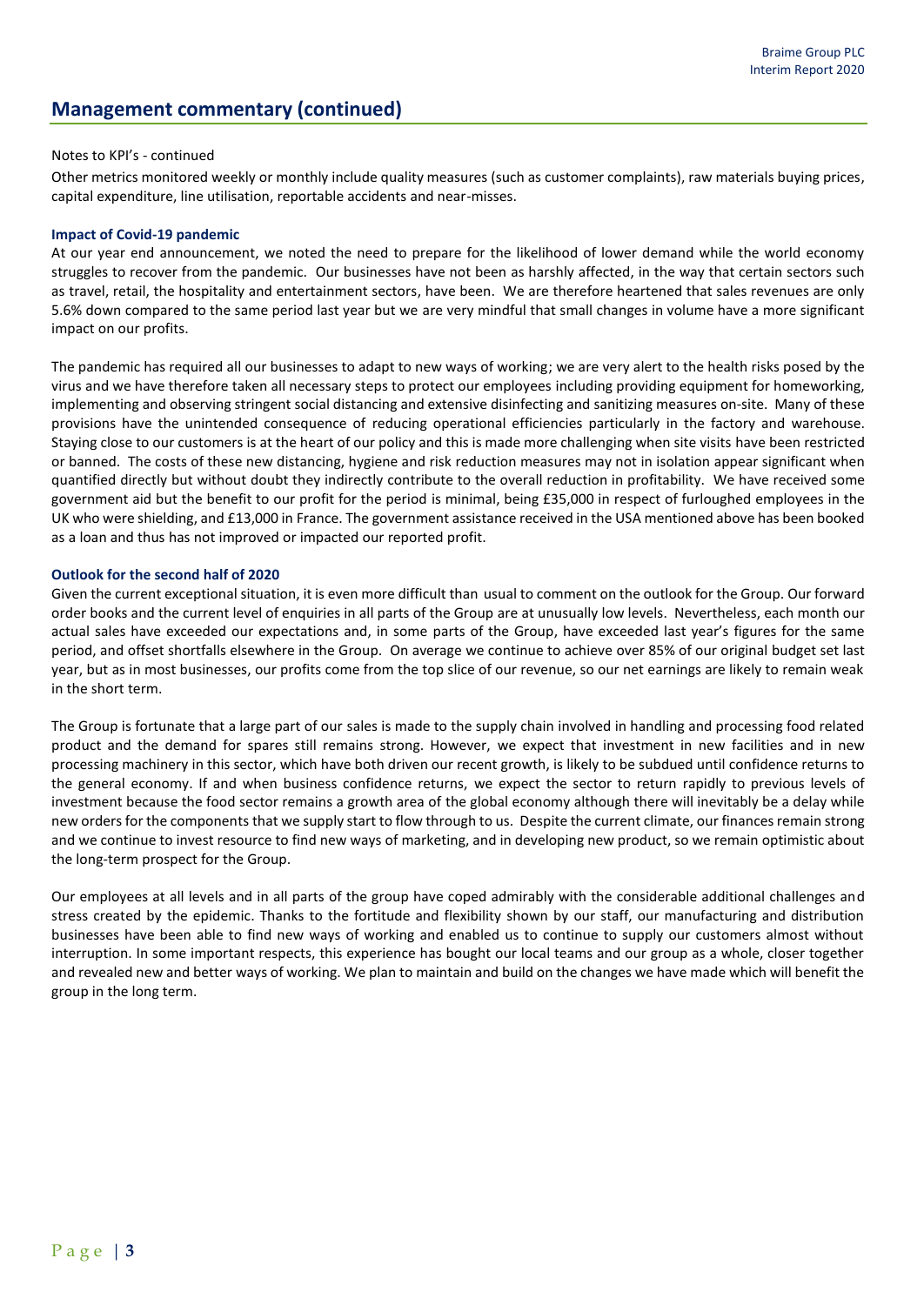## **Consolidated income statement For the six months ended 30th June 2020**

|                                                      | <b>Unaudited</b><br>6 months to<br><b>30th June</b><br>2020<br>£'000 | <b>Unaudited</b><br>6 months to<br>30th June<br>2019<br>f'000 | <b>Audited</b><br>year to<br><b>31st December</b><br>2019<br>f'000 |
|------------------------------------------------------|----------------------------------------------------------------------|---------------------------------------------------------------|--------------------------------------------------------------------|
| <b>Revenue</b>                                       | 16,114                                                               | 17,077                                                        | 33,433                                                             |
| Changes in inventories of finished goods and work in |                                                                      |                                                               |                                                                    |
| progress                                             | 492                                                                  | 1,174                                                         | 959                                                                |
| Raw materials and consumables used                   | (8,954)                                                              | (9,901)                                                       | (17, 986)                                                          |
| Employee benefits costs                              | (4,406)                                                              | (4,090)                                                       | (8,530)                                                            |
| Depreciation expense                                 | (646)                                                                | (536)                                                         | (1, 236)                                                           |
| Other expenses                                       | (2, 146)                                                             | (2, 438)                                                      | (4, 737)                                                           |
| Other operating income                               |                                                                      |                                                               | 318                                                                |
| <b>Profit from operations</b>                        | 454                                                                  | 1,286                                                         | 2,221                                                              |
| Finance costs                                        | (82)                                                                 | (218)                                                         | (477)                                                              |
| Finance income                                       |                                                                      | 1                                                             | $\overline{2}$                                                     |
| <b>Profit before tax</b>                             | 372                                                                  | 1,069                                                         | 1,746                                                              |
| Tax expense                                          | (114)                                                                | (315)                                                         | (397)                                                              |
| <b>Profit for the period</b>                         | 258                                                                  | 754                                                           | 1,349                                                              |
| <b>Profit attributable to:</b>                       |                                                                      |                                                               |                                                                    |
| Owners of the parent                                 | 242                                                                  | 749                                                           | 1,360                                                              |
| Non-controlling interests                            | 16                                                                   | 5                                                             | (11)                                                               |
|                                                      | 258                                                                  | 754                                                           | 1,349                                                              |
| <b>Basic and diluted earnings per share</b>          | 16.81p                                                               | 52.00p                                                        | 94.44p                                                             |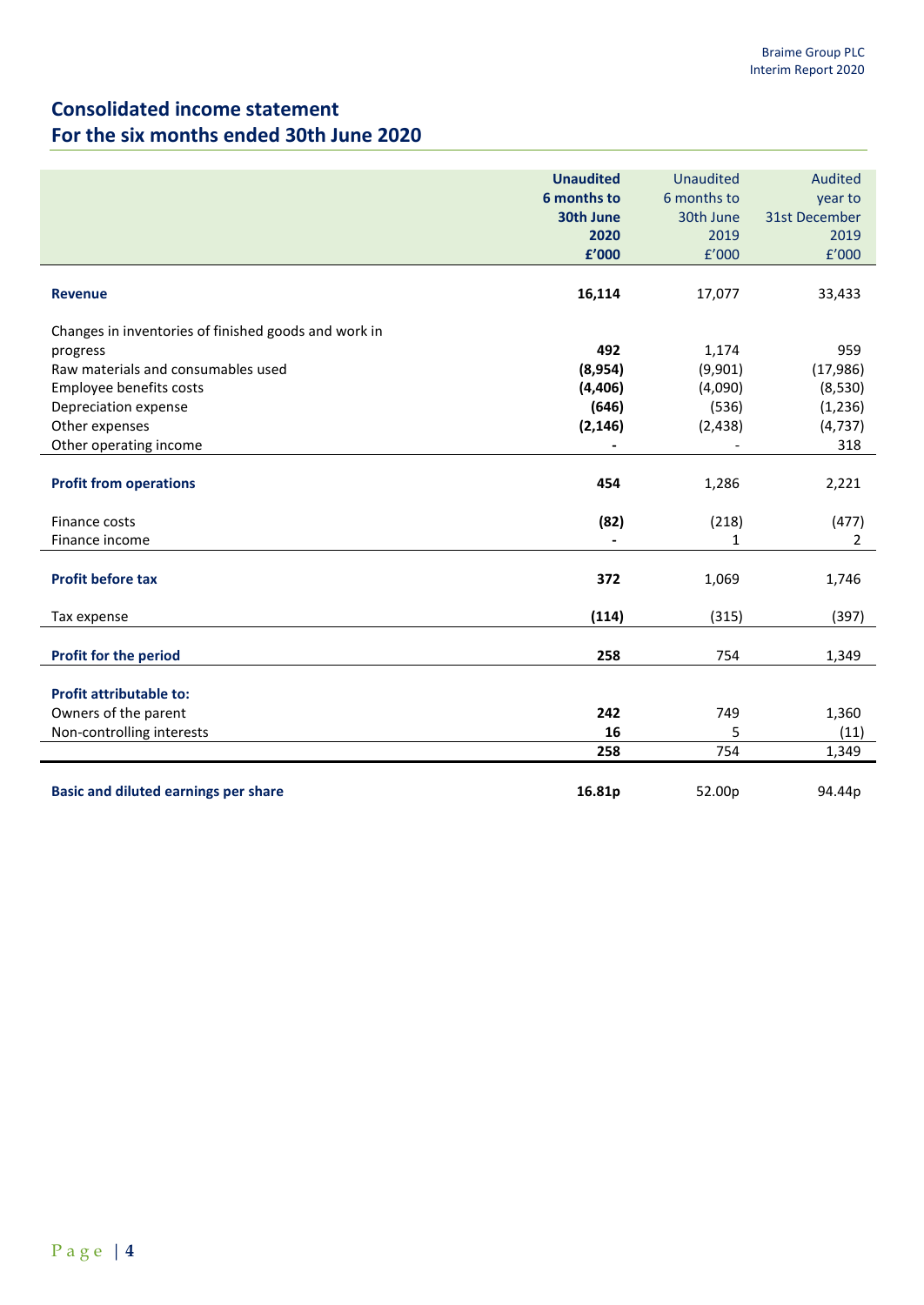# **Consolidated statement of comprehensive income For the six months ended 30th June 2020**

|                                                                    | <b>Unaudited</b> | Unaudited   | Audited       |
|--------------------------------------------------------------------|------------------|-------------|---------------|
|                                                                    | 6 months to      | 6 months to | year to       |
|                                                                    | 30th June        | 30th June   | 31st December |
|                                                                    | 2020             | 2019        | 2019          |
|                                                                    | £'000            | f'000       | f'000         |
|                                                                    |                  |             |               |
| Profit for the period                                              | 258              | 754         | 1,349         |
|                                                                    |                  |             |               |
| Items that will not be reclassified subsequently to profit or loss |                  |             |               |
| Net pension remeasurement gain on post-employment benefits         |                  |             | 178           |
|                                                                    |                  |             |               |
| Items that may be reclassified subsequently to profit or loss      |                  |             |               |
| Foreign exchange gains/(losses) on re-translation of overseas      |                  |             |               |
| operations                                                         | 404              | (13)        | (323)         |
|                                                                    |                  |             |               |
| Other comprehensive income for the period                          | 404              | (13)        | (145)         |
|                                                                    |                  |             |               |
| Total comprehensive income for the period                          | 662              | 741         | 1,204         |
|                                                                    |                  |             |               |
| Total comprehensive income attributable to:                        |                  |             |               |
| Owners of the parent                                               | 656              | 754         | 1,231         |
| Non-controlling interests                                          | 6                | (13)        | (27)          |
|                                                                    | 662              | 741         | 1,204         |

The foreign currency movements arise on the re-translation of overseas subsidiaries' opening balance sheets at closing rates.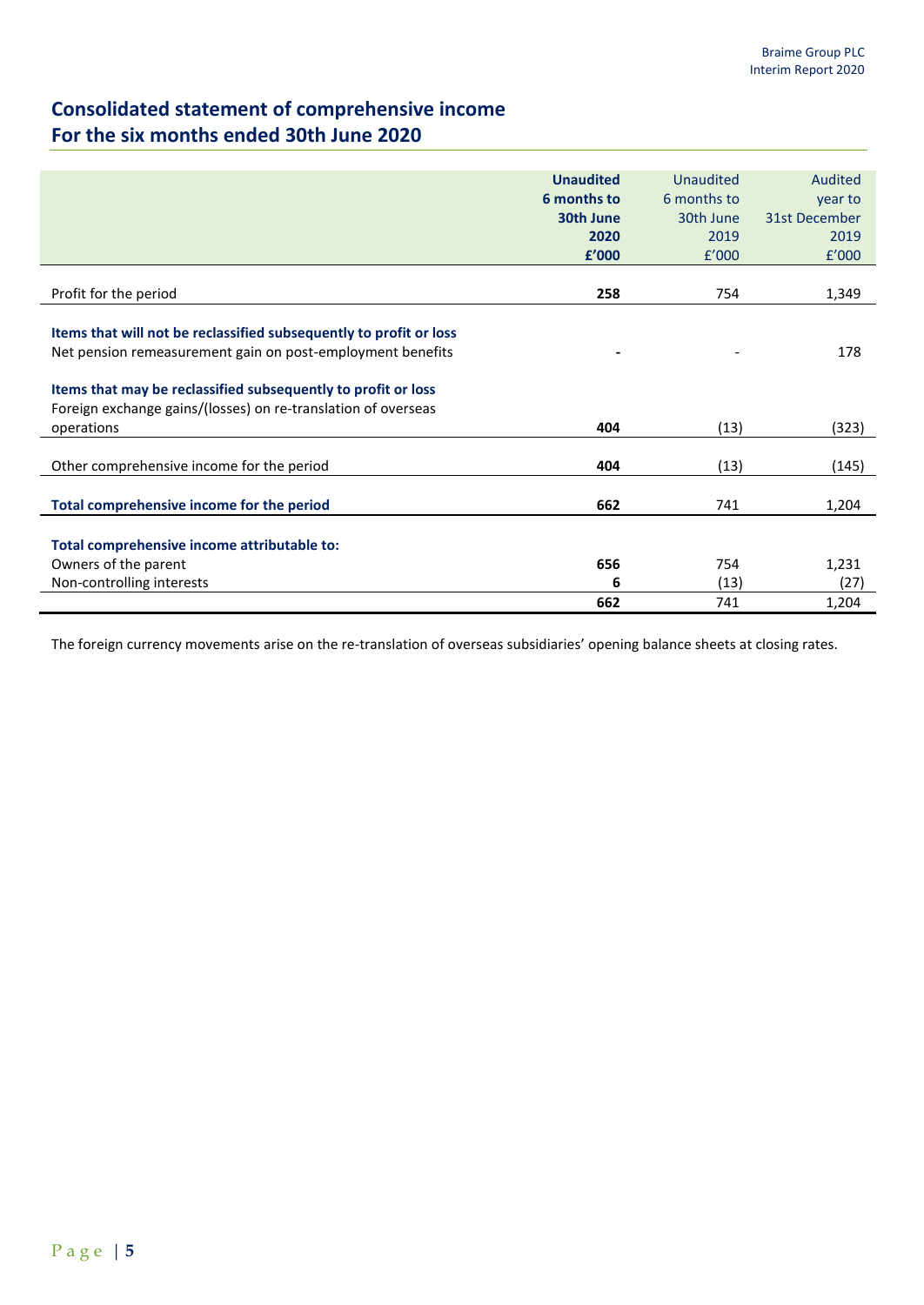# **Consolidated balance sheet At 30th June 2020**

|                                                             | <b>Unaudited</b> | <b>Unaudited</b> | Audited      |
|-------------------------------------------------------------|------------------|------------------|--------------|
|                                                             | 6 months to      | 6 months to      | year to 31st |
|                                                             | 30th June        | 30th June        | December     |
|                                                             | 2020             | 2019             | 2019         |
|                                                             | £'000            | f'000            | f'000        |
|                                                             |                  |                  |              |
| <b>Non-current assets</b>                                   |                  |                  |              |
| Property, plant and equipment                               | 7,246            | 6,485            | 6,824        |
| Intangible assets                                           | 44               | 56               | 48           |
| Right of use assets                                         | 190              | 213              | 278          |
|                                                             |                  |                  |              |
| <b>Total non-current assets</b>                             | 7,480            | 6,754            | 7,150        |
|                                                             |                  |                  |              |
| <b>Current assets</b><br>Inventories                        | 9,127            | 8,968            | 8,573        |
| Trade and other receivables                                 | 6,554            | 6,605            | 5,697        |
| Cash and cash equivalents                                   |                  | 935              |              |
|                                                             | 1,558            |                  | 1,679        |
| <b>Total current assets</b>                                 | 17,239           | 16,508           | 15,949       |
|                                                             |                  |                  |              |
| <b>Total assets</b>                                         | 24,719           | 23,262           | 23,099       |
|                                                             |                  |                  |              |
| <b>Current liabilities</b>                                  |                  |                  |              |
| Bank overdraft                                              | 736              | 508              | 1,016        |
| Trade and other payables                                    | 4,586            | 4,881            | 3,808        |
| Other financial liabilities                                 | 2,042            | 2,219            | 2,163        |
| Corporation tax liability                                   | 47               | 1                | 19           |
|                                                             |                  |                  |              |
| <b>Total current liabilities</b>                            | 7,411            | 7,609            | 7,006        |
|                                                             |                  |                  |              |
| <b>Non-current liabilities</b>                              |                  |                  |              |
| <b>Financial liabilities</b>                                | 2,031            | 1,449            | 1,384        |
| Deferred income tax liability                               | 382              | 266              | 360          |
|                                                             |                  |                  |              |
| <b>Total non-current liabilities</b>                        | 2,413            | 1,715            | 1,744        |
| <b>Total liabilities</b>                                    | 9,824            |                  | 8,750        |
|                                                             |                  | 9,324            |              |
| <b>Total net assets</b>                                     | 14,895           | 13,938           | 14,349       |
|                                                             |                  |                  |              |
| <b>Capital and reserves</b>                                 |                  |                  |              |
| Share capital                                               | 360              | 360              | 360          |
| Capital reserve                                             | 257              | 257              | 257          |
| Foreign exchange reserve                                    | 408              | 306              | (6)          |
| Retained earnings                                           | 14,211           | 13,347           | 14,084       |
| Total equity attributable to the shareholders of the parent |                  |                  |              |
| <b>Company</b>                                              | 15,236           | 14,270           | 14,695       |
| Non-controlling interests                                   | (341)            | (332)            | (346)        |
| <b>Total equity</b>                                         | 14,895           | 13,938           | 14,349       |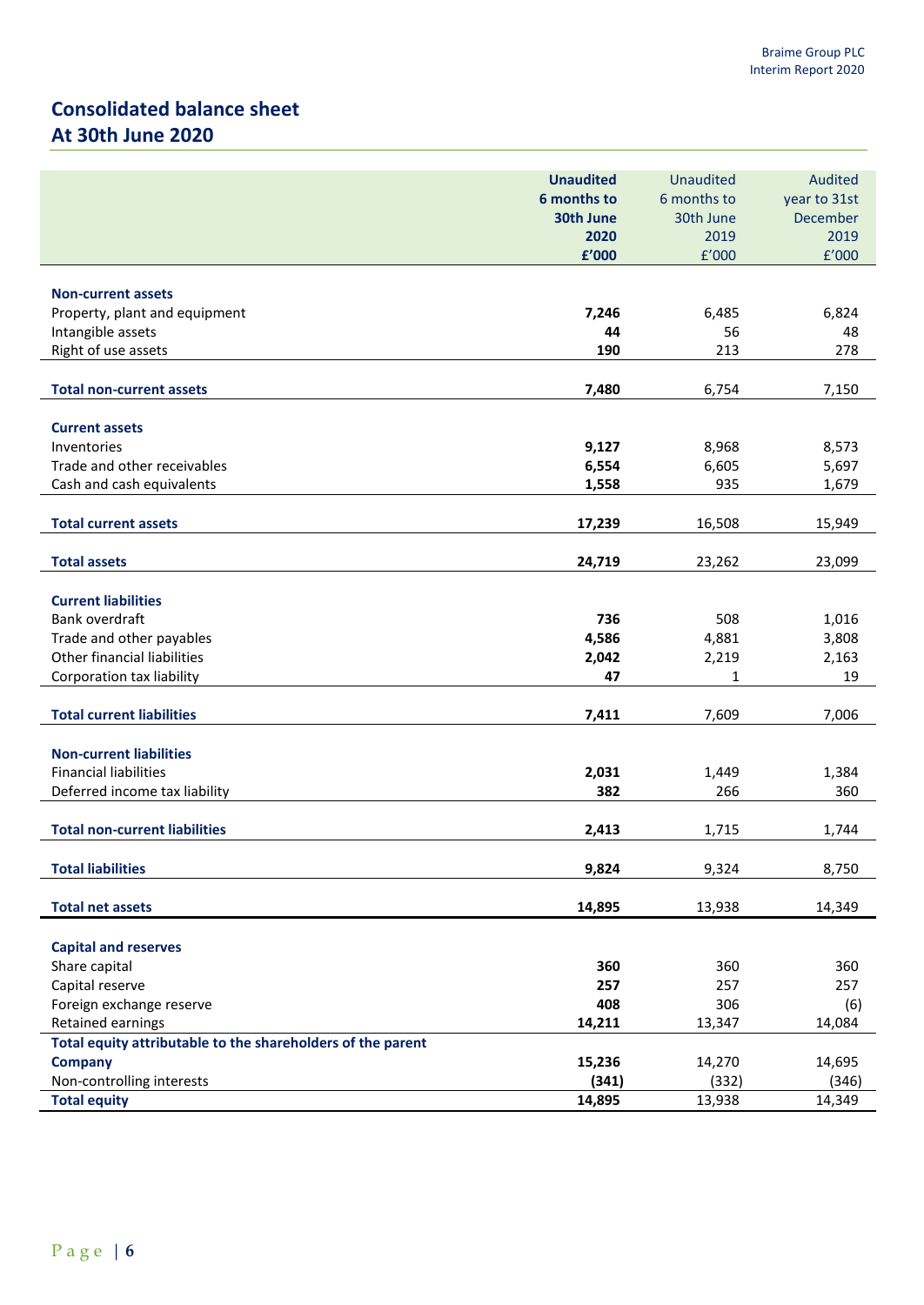# **Consolidated cash flow statement For the six months ended 30th June 2020**

|                                                            | <b>Unaudited</b> | <b>Unaudited</b> | Audited       |
|------------------------------------------------------------|------------------|------------------|---------------|
|                                                            | 6 months to      | 6 months to      | year to       |
|                                                            | 30th June        | 30th June        | 31st December |
|                                                            | 2020             | 2019             | 2019          |
|                                                            | £'000            | f'000            | f'000         |
| <b>Operating activities</b>                                |                  |                  |               |
| Net profit                                                 | 258              | 754              | 1,349         |
|                                                            |                  |                  |               |
| Adjustments for:                                           |                  |                  |               |
| Depreciation                                               | 646              | 536              | 1,236         |
| Foreign exchange gains/(losses)                            | 299              | (17)             | (255)         |
| Finance income                                             |                  | (1)              | (2)           |
| Finance expense                                            | 82               | 218              | 477           |
| Gain on sale of plant, machinery and motor vehicles        |                  |                  | (12)          |
| Adjustment in respect of defined benefit scheme            |                  |                  | 93            |
| Income tax expense                                         | 114              | 315              | 397           |
| Income taxes paid                                          | (8)              | (243)            | (451)         |
| Operating profit before changes in working capital and     |                  |                  |               |
| provisions                                                 | 1,391            | 1,562            | 2,832         |
|                                                            |                  |                  |               |
| (Increase)/decrease in trade and other receivables         | (915)            | (107)            | 1,044         |
| Increase in inventories                                    | (554)            | (1,096)          | (701)         |
| Increase/(decrease) in trade and other payables            | 787              | (381)            | (1, 499)      |
|                                                            |                  |                  |               |
|                                                            | (682)            | (1, 584)         | (1, 156)      |
| <b>Cash generated from operations</b>                      | 709              | (22)             | 1,676         |
|                                                            |                  |                  |               |
| <b>Investing activities</b>                                |                  |                  |               |
| Purchases of property, plant, machinery and motor vehicles | (855)            | (679)            | (1,660)       |
| Sale of plant, machinery and motor vehicles                | 8                |                  | 27            |
| Interest received                                          |                  | 1                | 2             |
|                                                            | (847)            | (678)            | (1,631)       |
|                                                            |                  |                  |               |
| <b>Financing activities</b>                                |                  |                  |               |
| Proceeds from long term borrowings                         | 900              |                  | 728           |
| Proceeds from new hire purchase borrowings                 |                  | 421              |               |
| Repayment of lease liabilities                             | (172)            | (101)            | (210)         |
| Repayment of borrowings                                    | (116)            | (199)            | (459)         |
| Repayment of hire purchase creditors                       | (118)            | (142)            | (281)         |
| Interest paid                                              | (63)             | (204)            | (426)         |
| Lease interest paid                                        | (19)             | (14)             | (48)          |
| Dividends paid                                             | (115)            | (115)            | (167)         |
|                                                            | 297              | (354)            | (863)         |
| Increase/(decrease) in cash and cash equivalents           | 159              | (1,054)          | (818)         |
| Cash and cash equivalents, beginning of period             | 663              | 1,481            | 1,481         |
| Cash and cash equivalents (including overdrafts), end of   |                  |                  |               |
| period                                                     | 822              | 427              | 663           |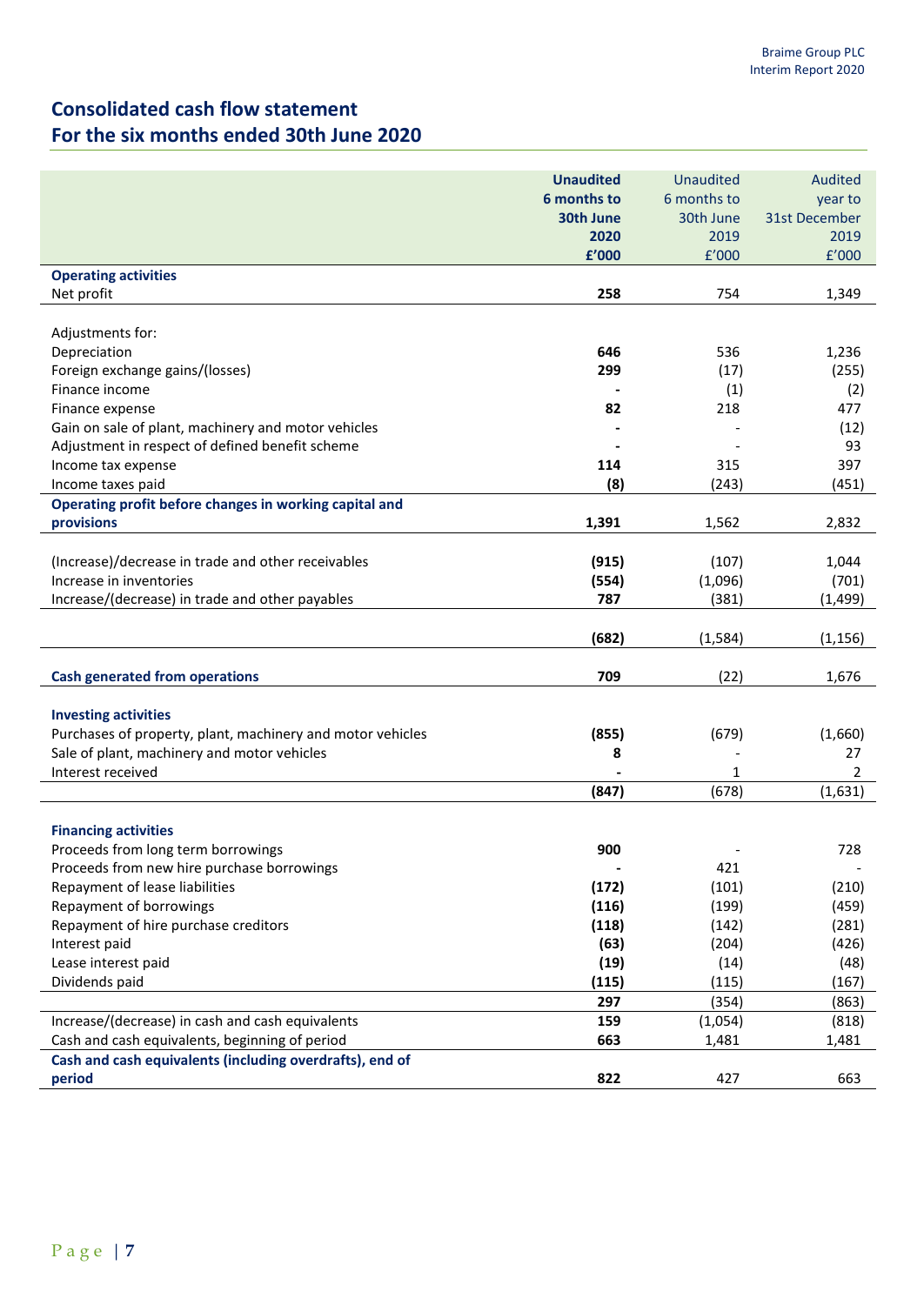# **Consolidated statement of changes in equity For the six months ended 30th June 2020**

|                                 | <b>Share</b><br><b>Capital</b><br>£'000 | <b>Capital</b><br><b>Reserve</b><br>£'000 | <b>Foreign</b><br><b>Exchange</b><br><b>Reserve</b><br>£'000 | <b>Retained</b><br><b>Earnings</b><br>£'000 | <b>Total</b><br>£'000 | <b>Minority</b><br><b>Interests</b><br>£'000 | <b>Total</b><br><b>Equity</b><br>£'000 |
|---------------------------------|-----------------------------------------|-------------------------------------------|--------------------------------------------------------------|---------------------------------------------|-----------------------|----------------------------------------------|----------------------------------------|
| Balance at 31st December        |                                         |                                           |                                                              |                                             |                       |                                              |                                        |
| 2019                            | 360                                     | 257                                       |                                                              |                                             |                       |                                              |                                        |
|                                 |                                         |                                           | (6)                                                          | 14,084                                      | 14,695                | (346)                                        | 14,349                                 |
|                                 |                                         |                                           |                                                              |                                             |                       |                                              |                                        |
| <b>Comprehensive income</b>     |                                         |                                           |                                                              |                                             |                       |                                              |                                        |
| Profit                          |                                         |                                           | $\overline{a}$                                               | 242                                         | 242                   | 16                                           | 258                                    |
| Other comprehensive income      |                                         |                                           |                                                              |                                             |                       |                                              |                                        |
| Foreign exchange gain/(loss)    |                                         |                                           |                                                              |                                             |                       |                                              |                                        |
| on re-translation of overseas   |                                         |                                           |                                                              |                                             |                       |                                              |                                        |
| operations                      | $\blacksquare$                          | $\blacksquare$                            | 414                                                          | $\blacksquare$                              | 414                   | (11)                                         | 403                                    |
| Total other comprehensive       |                                         |                                           |                                                              |                                             |                       |                                              |                                        |
| income                          |                                         | -                                         | 414                                                          | -                                           | 414                   | (11)                                         | 403                                    |
| Total comprehensive             |                                         |                                           |                                                              |                                             |                       |                                              |                                        |
| income                          |                                         | -                                         | 414                                                          | 242                                         | 656                   | 5                                            | 661                                    |
| <b>Transactions with owners</b> |                                         |                                           |                                                              |                                             |                       |                                              |                                        |
| <b>Dividends</b>                | $\blacksquare$                          | $\blacksquare$                            | $\blacksquare$                                               | (115)                                       | (115)                 | $\blacksquare$                               | (115)                                  |
| Total transactions with owners  | $\blacksquare$                          | $\blacksquare$                            | $\overline{a}$                                               | (115)                                       | (115)                 | $\blacksquare$                               | (115)                                  |
| Balance at 30th June 2020       | 360                                     | 257                                       | 408                                                          | 14,211                                      | 15,236                | (341)                                        | 14,895                                 |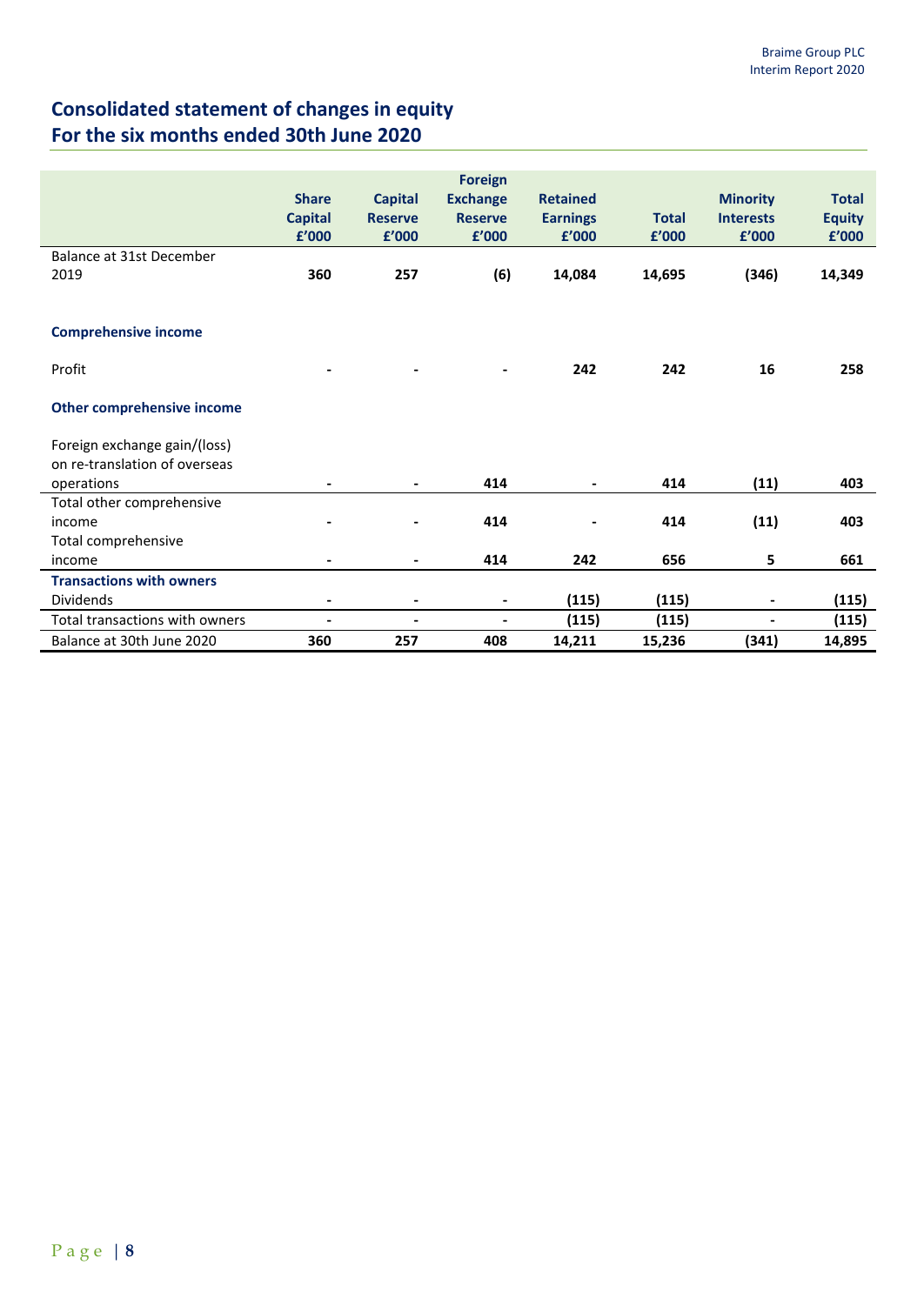# **Consolidated statement of changes in equity (continued) Comparative for the six months ended 30th June 2019**

|                                                      | <b>Share</b><br><b>Capital</b><br>£'000 | <b>Capital</b><br><b>Reserve</b><br>£'000 | <b>Foreign</b><br><b>Exchange</b><br><b>Reserve</b><br>£'000 | <b>Retained</b><br><b>Earnings</b><br>£'000 | <b>Total</b><br>£'000 | <b>Minority</b><br><b>Interests</b><br>£'000 | <b>Total</b><br><b>Equity</b><br>£'000 |
|------------------------------------------------------|-----------------------------------------|-------------------------------------------|--------------------------------------------------------------|---------------------------------------------|-----------------------|----------------------------------------------|----------------------------------------|
| Balance at 31st December                             |                                         |                                           |                                                              |                                             |                       |                                              |                                        |
| 2018                                                 | 360                                     | 257                                       | 301                                                          | 12,734                                      | 13,652                | (319)                                        | 13,333                                 |
| Impact of change in accounting<br>standard - IFRS 16 |                                         |                                           | $\overline{\phantom{a}}$                                     | (21)                                        | (21)                  | $\overline{a}$                               | (21)                                   |
| <b>Restated total equity at</b>                      |                                         |                                           |                                                              |                                             |                       |                                              |                                        |
| 1st January 2019                                     | 360                                     | 257                                       | 301                                                          | 12,713                                      | 13,631                | (319)                                        | 13,312                                 |
| <b>Comprehensive income</b><br>Profit                |                                         |                                           |                                                              | 749                                         | 749                   | 5                                            | 754                                    |
| Other comprehensive income                           |                                         |                                           |                                                              |                                             |                       |                                              |                                        |
| Foreign exchange gain/(loss)                         |                                         |                                           |                                                              |                                             |                       |                                              |                                        |
| on re-translation of overseas                        |                                         |                                           |                                                              |                                             |                       |                                              |                                        |
| operations                                           |                                         |                                           | 5                                                            | $\overline{a}$                              | 5                     | (18)                                         | (13)                                   |
| Total other comprehensive                            |                                         |                                           |                                                              |                                             |                       |                                              |                                        |
| income                                               |                                         |                                           | 5                                                            |                                             | 5                     | (18)                                         | (13)                                   |
| Total comprehensive                                  |                                         |                                           |                                                              |                                             |                       |                                              |                                        |
| income                                               |                                         |                                           | 5                                                            | 749                                         | 754                   | (13)                                         | 741                                    |
| <b>Transactions with owners</b>                      |                                         |                                           |                                                              |                                             |                       |                                              |                                        |
| <b>Dividends</b>                                     | $\overline{\phantom{a}}$                | $\overline{\phantom{a}}$                  | $\overline{\phantom{a}}$                                     | (115)                                       | (115)                 | $\overline{\phantom{a}}$                     | (115)                                  |
| Total transactions with owners                       | $\overline{a}$                          | $\overline{a}$                            |                                                              | (115)                                       | (115)                 |                                              | (115)                                  |
| Balance at 30th June 2019                            | 360                                     | 257                                       | 306                                                          | 13,347                                      | 14,270                | (332)                                        | 13,938                                 |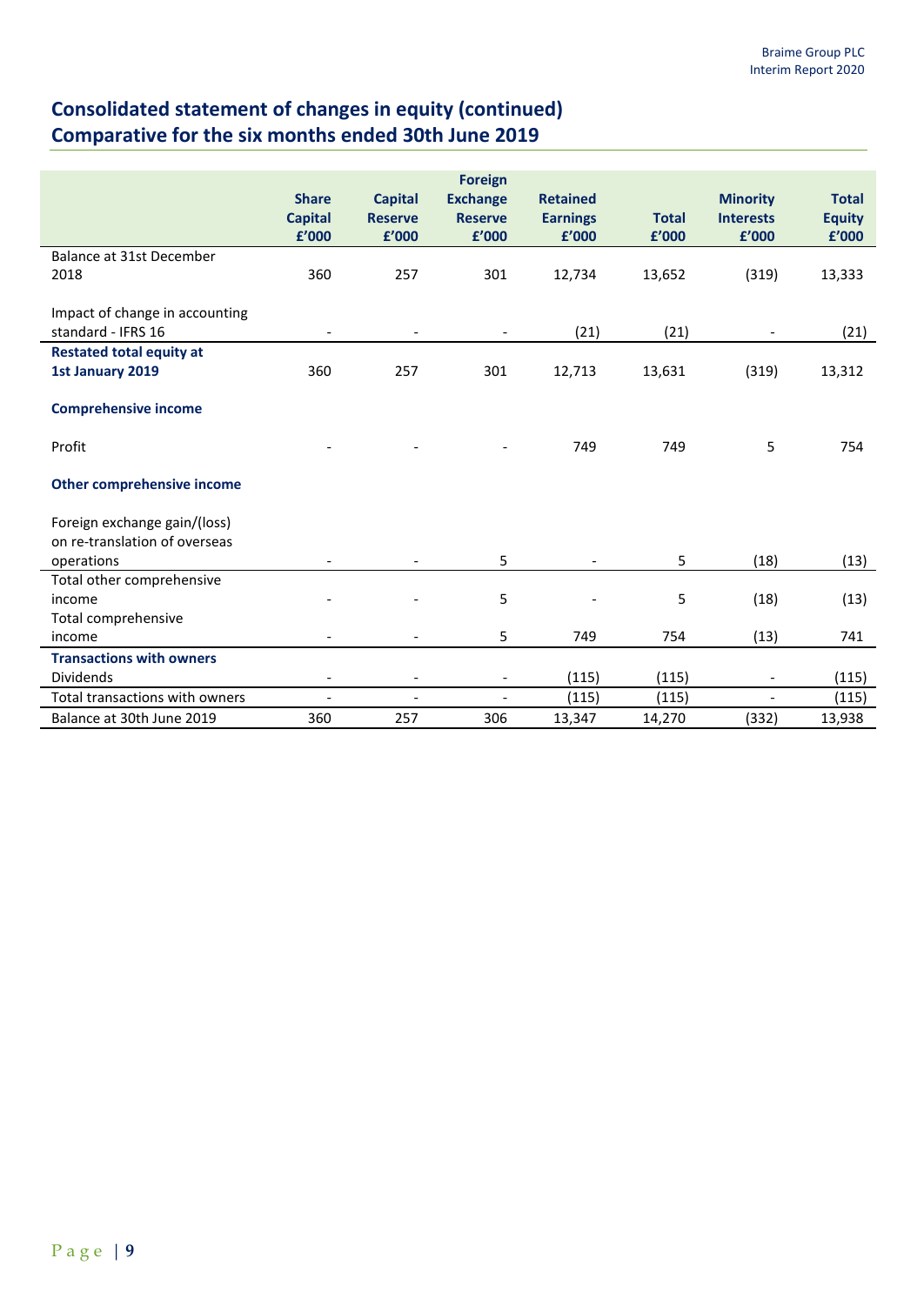# **Consolidated statement of changes in equity Comparative for the year ended 31st December 2019**

|                                                          | <b>Share</b><br><b>Capital</b><br>£'000 | <b>Capital</b><br><b>Reserve</b><br>£'000 | <b>Foreign</b><br><b>Exchange</b><br><b>Reserve</b><br>£'000 | <b>Retained</b><br><b>Earnings</b><br>£'000 | <b>Total</b><br>£'000 | <b>Minority</b><br><b>Interests</b><br>£'000 | <b>Total</b><br><b>Equity</b><br>£'000 |
|----------------------------------------------------------|-----------------------------------------|-------------------------------------------|--------------------------------------------------------------|---------------------------------------------|-----------------------|----------------------------------------------|----------------------------------------|
| Balance at 1st January 2019                              | 360                                     | 257                                       | 301                                                          | 12,734                                      | 13,652                | (319)                                        | 13,333                                 |
| Impact of change in accounting<br>standard - IFRS 16     |                                         |                                           | $\overline{\phantom{a}}$                                     | (21)                                        | (21)                  |                                              | (21)                                   |
| <b>Restated total equity at</b>                          |                                         |                                           |                                                              |                                             |                       |                                              |                                        |
| 1st January 2019                                         | 360                                     | 257                                       | 301                                                          | 12,713                                      | 13,631                | (319)                                        | 13,312                                 |
| <b>Comprehensive income</b>                              |                                         |                                           |                                                              |                                             |                       |                                              |                                        |
| Profit                                                   |                                         |                                           |                                                              | 1,360                                       | 1,360                 | (11)                                         | 1,349                                  |
| <b>Other comprehensive income</b>                        |                                         |                                           |                                                              |                                             |                       |                                              |                                        |
| Net pension remeasurement<br>gain recognised directly in |                                         |                                           |                                                              |                                             |                       |                                              |                                        |
| equity                                                   |                                         |                                           |                                                              | 178                                         | 178                   |                                              | 178                                    |
| Foreign exchange gains on                                |                                         |                                           |                                                              |                                             |                       |                                              |                                        |
| re-translation of overseas                               |                                         |                                           |                                                              |                                             |                       |                                              |                                        |
| operations<br>Total other comprehensive                  | $\overline{\phantom{a}}$                | $\overline{\phantom{a}}$                  | (307)                                                        | $\overline{\phantom{a}}$                    | (307)                 | (16)                                         | (323)                                  |
| income                                                   |                                         |                                           | (307)                                                        | 178                                         | (129)                 | (16)                                         | (145)                                  |
| Total comprehensive                                      |                                         |                                           |                                                              |                                             |                       |                                              |                                        |
| income                                                   |                                         | $\overline{\phantom{a}}$                  | (307)                                                        | 1,538                                       | 1,231                 | (27)                                         | 1,204                                  |
| <b>Transactions with owners</b>                          |                                         |                                           |                                                              |                                             |                       |                                              |                                        |
| <b>Dividends</b>                                         | $\qquad \qquad \blacksquare$            | $\overline{\phantom{a}}$                  | $\overline{\phantom{a}}$                                     | (167)                                       | (167)                 | $\overline{\phantom{a}}$                     | (167)                                  |
| Total transactions with owners                           | $\overline{\phantom{a}}$                | $\blacksquare$                            | $\blacksquare$                                               | (167)                                       | (167)                 | $\blacksquare$                               | (167)                                  |
| Balance at 31st December                                 |                                         |                                           |                                                              |                                             |                       |                                              |                                        |
| 2019                                                     | 360                                     | 257                                       | (6)                                                          | 14,084                                      | 14,695                | (346)                                        | 14,349                                 |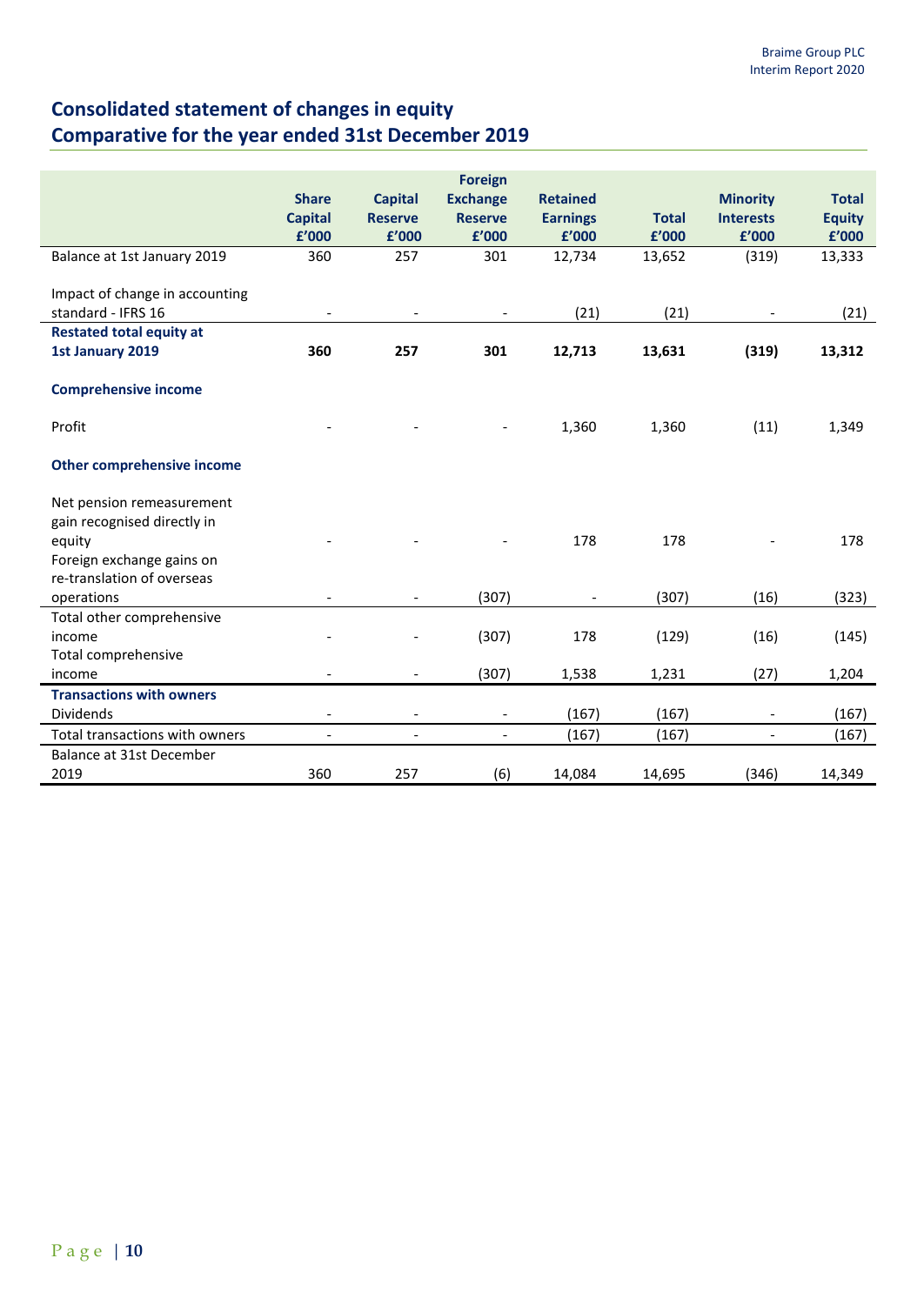## **Notes to the interim financial report**

## **1. Accounting policies**

## **Basis of preparation**

The interim financial report has been prepared using accounting policies that are consistent with those used in the preparation of the full financial statements to 31st December 2019 and those which management expects to apply in the Group's full financial statements to 31st December 2020.

This interim financial report is unaudited. The comparative financial information set out in this interim financial report does not constitute the Group's statutory accounts for the period ended 31st December 2019 but is derived from the accounts. Statutory accounts for the period ended 31st December 2019 have been delivered to the Registrar of Companies. The auditors have reported on those accounts. Their audit report was unqualified and did not contain any statements under Section 498 of the Companies Act 2006.

The Group's condensed interim financial information has been prepared in accordance with International Financial Reporting Standards ('IFRS') as adopted for the use in the European Union and in accordance with IAS 34 'Interim Financial Reporting' and the accounting policies included in the Annual Report for the year ended 31st December 2019, which have been applied consistently throughout the current and preceding periods. The Group has adopted the following new and amended standards as of 1st January 2020 –

- Amendments to IFRS3 Definition of a Business clarifies whether a transaction should be accounted for as a business combination or an asset acquisition – effective on or after 1st January 2020
- Amendments to IAS1 and IAS8 Definition of Material aligns definitions across IFRS and other IASB publications effective on or after 1st January 2020
- Conceptual Frameworks for Financial reporting provides concepts to help preparers develop consistent accounting policies when no standard applies or there is a choice of policies – effective on or after 1st January 2020
- Amendments to Conceptual frameworks minor amendments to various standards to reflect the revised issue effective from 1 January 2020

The application and interpretations surrounding the new or amended standards is not expected to have a material impact on the Group's reported financial performance or position. However, they may give rise to additional disclosures being made in the financial statements.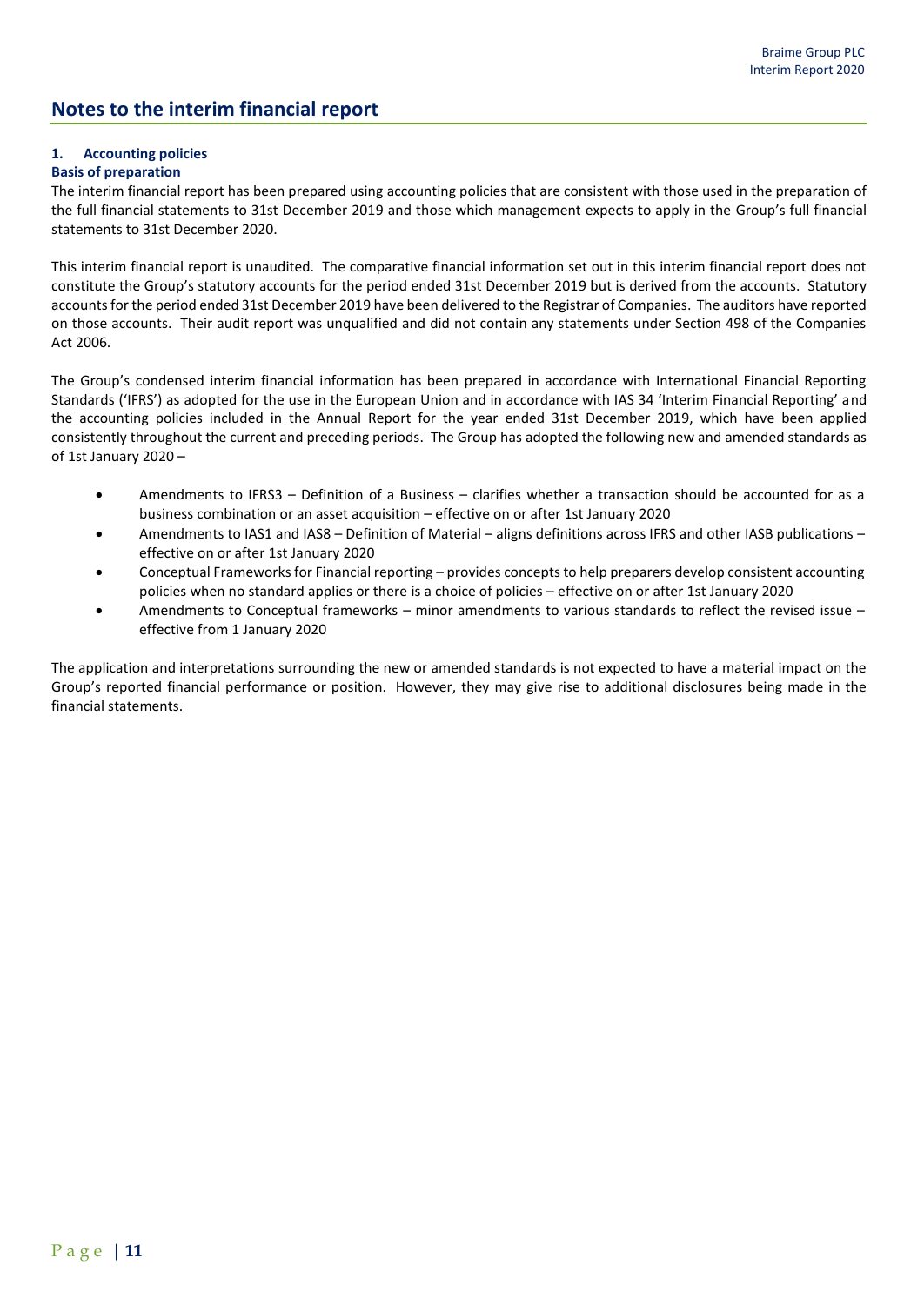112

## **Notes to the interim financial report (continued)**

## **2. Earnings per share and dividends**

Both the basic and diluted earnings per share have been calculated using the net results attributable to shareholders of Braime Group PLC as the numerator.

The weighted average number of outstanding shares used for basic earnings per share amounted to 1,440,000 (2019 – 1,440,000). There are no potentially dilutive shares in issue.

|                                                      | 6 months to   |
|------------------------------------------------------|---------------|
|                                                      | 30th June     |
|                                                      | 2020          |
|                                                      | £'000         |
| Dividends paid on equity shares                      |               |
| Ordinary shares                                      |               |
| Interim of 8.00p per share paid on 5th June 2020     | 38            |
|                                                      |               |
| 'A' Ordinary shares                                  |               |
| Interim of 8.00p per share paid on 5th June 2020     | 77            |
| <b>Total dividends paid</b>                          | 115           |
|                                                      |               |
|                                                      | Year to       |
|                                                      | 31st December |
|                                                      | 2019          |
|                                                      | f'000         |
| Dividends paid on equity shares                      |               |
| Ordinary shares                                      |               |
| Interim of 8.00p per share paid on 17th May 2019     | 38            |
| Interim of 3.60p per share paid on 18th October 2019 | 17            |
|                                                      | 55            |
|                                                      |               |
| 'A' Ordinary shares                                  |               |
| Interim of 8.00p per share paid on 17th May 2019     | 77            |
| Interim of 3.60p per share paid on 18th October 2019 | 35            |

**Total dividends paid** 167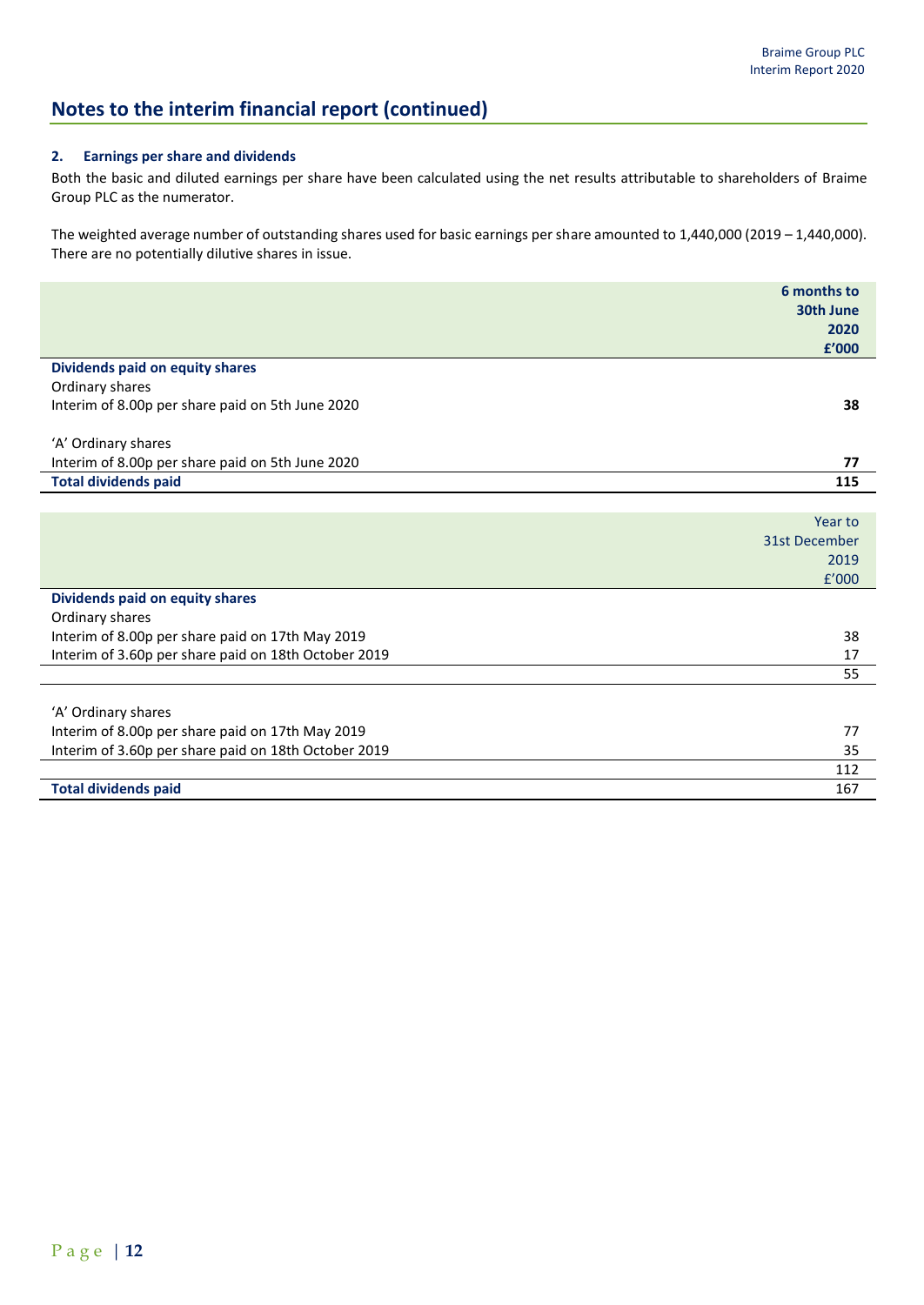# **Notes to the interim financial report (continued)**

## **3. Cash and cash equivalents**

|                          | <b>Unaudited</b> | <b>Unaudited</b> | Audited       |
|--------------------------|------------------|------------------|---------------|
|                          | 6 months to      | 6 months to      | year to       |
|                          | 30th June        | 30th June        | 31st December |
|                          | 2020             | 2019             | 2019          |
|                          | £'000            | f'000            | f'000         |
| Cash at bank and in hand | 1,558            | 935              | 1,679         |
| <b>Bank overdrafts</b>   | (736)            | (508)            | (1,016)       |
|                          | 822              | 427              | 663           |

## **4. Segmental information**

|                                 |                |                      | <b>Unaudited 6 months to</b> |                       |  |  |
|---------------------------------|----------------|----------------------|------------------------------|-----------------------|--|--|
|                                 |                |                      |                              | <b>30th June 2020</b> |  |  |
|                                 | <b>Central</b> | <b>Manufacturing</b> | <b>Distribution</b>          | <b>Total</b>          |  |  |
|                                 | £'000          | £'000                | £'000                        | £'000                 |  |  |
|                                 |                |                      |                              |                       |  |  |
| <b>Revenue</b>                  |                |                      |                              |                       |  |  |
| External                        |                | 1,953                | 14,161                       | 16,114                |  |  |
| Inter company                   | 1,016          | 1,695                | 2,381                        | 5,092                 |  |  |
|                                 |                |                      |                              |                       |  |  |
| Total                           | 1,016          | 3,648                | 16,542                       | 21,206                |  |  |
|                                 |                |                      |                              |                       |  |  |
| <b>Profit</b>                   |                |                      |                              |                       |  |  |
| EBITDA                          | 352            | (18)                 | 767                          | 1,101                 |  |  |
| Finance costs                   | (53)           | (15)                 | (14)                         | (82)                  |  |  |
| Finance income                  |                |                      |                              |                       |  |  |
| Depreciation                    | (300)          | (11)                 | (335)                        | (646)                 |  |  |
| Tax expense                     | (14)           | 10                   | (111)                        | (115)                 |  |  |
|                                 |                |                      |                              |                       |  |  |
| (Loss)/profit for the period    | (15)           | (34)                 | 307                          | 258                   |  |  |
|                                 |                |                      |                              |                       |  |  |
| <b>Assets</b>                   |                |                      |                              |                       |  |  |
| <b>Total assets</b>             | 5,449          | 4,551                | 14,719                       | 24,719                |  |  |
| Additions to non-current assets | 242            | 2                    | 634                          | 878                   |  |  |
| <b>Liabilities</b>              |                |                      |                              |                       |  |  |
| <b>Total liabilities</b>        | 926            | 2,384                | 6,514                        | 9,824                 |  |  |

In 2019, we revised PLC intercompany charges across the Group to align recharges with the business activity resulting in a larger recharge to 4B division.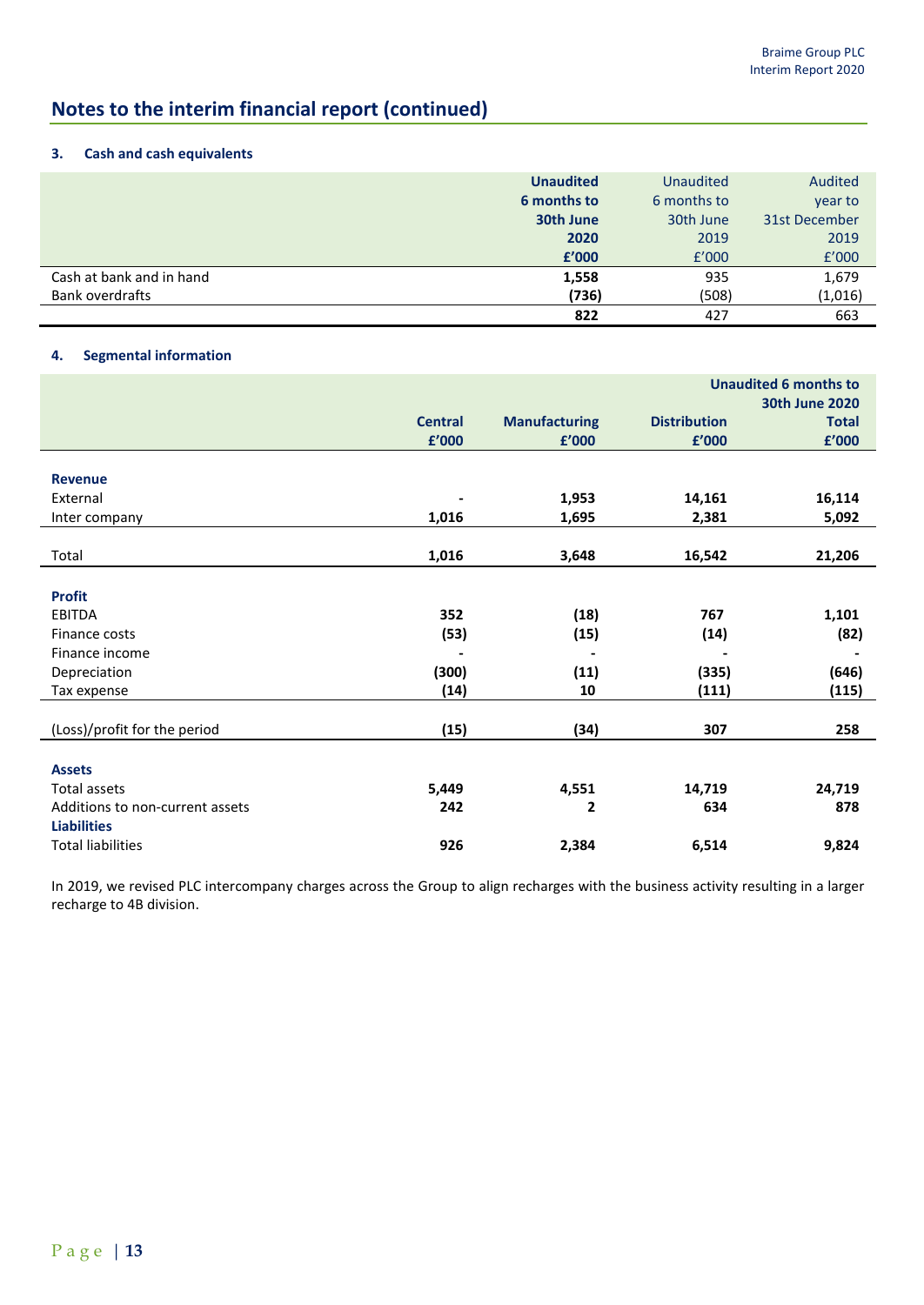# **Notes to the interim financial report (continued)**

## **4. Segmental information – continued**

|                                 |                              |                               | <b>Unaudited 6 months to</b><br><b>30th June 2019</b> |                       |  |
|---------------------------------|------------------------------|-------------------------------|-------------------------------------------------------|-----------------------|--|
|                                 | <b>Central</b><br>£'000      | <b>Manufacturing</b><br>£'000 | <b>Distribution</b><br>£'000                          | <b>Total</b><br>£'000 |  |
|                                 |                              |                               |                                                       |                       |  |
| <b>Revenue</b><br>External      |                              | 1,913                         | 15,164                                                | 17,077                |  |
| Inter company                   | 997                          | 1,427                         | 2,877                                                 | 5,301                 |  |
|                                 |                              |                               |                                                       |                       |  |
| Total                           | 997                          | 3,340                         | 18,041                                                | 22,378                |  |
|                                 |                              |                               |                                                       |                       |  |
| <b>Profit</b>                   |                              |                               |                                                       |                       |  |
| <b>EBITDA</b><br>Finance costs  | 115<br>(110)                 | 133<br>(11)                   | 1,574<br>(97)                                         | 1,822<br>(218)        |  |
| Finance income                  | $\overline{\phantom{a}}$     | $\overline{\phantom{a}}$      | $\mathbf{1}$                                          | $\mathbf{1}$          |  |
| Depreciation                    | (248)                        | (8)                           | (280)                                                 | (536)                 |  |
| Tax expense                     | $\overline{\phantom{a}}$     | $\overline{\phantom{a}}$      | (315)                                                 | (315)                 |  |
|                                 |                              |                               |                                                       |                       |  |
|                                 |                              |                               |                                                       |                       |  |
| (Loss)/profit for the period    | (243)                        | 114                           | 883                                                   | 754                   |  |
| <b>Assets</b>                   |                              |                               |                                                       |                       |  |
| <b>Total assets</b>             | 5,668                        | 1,994                         | 15,600                                                | 23,262                |  |
| Additions to non-current assets | 560                          |                               | 119                                                   | 679                   |  |
| <b>Liabilities</b>              |                              |                               |                                                       |                       |  |
| <b>Total liabilities</b>        | 1,332                        | 2,916                         | 5,076                                                 | 9,324                 |  |
|                                 |                              |                               |                                                       |                       |  |
|                                 |                              |                               | <b>Audited year to</b>                                |                       |  |
|                                 |                              |                               | 31st December 2019                                    |                       |  |
|                                 | <b>Central</b>               | <b>Manufacturing</b>          | <b>Distribution</b>                                   | <b>Total</b>          |  |
|                                 | £'000                        | £'000                         | £'000                                                 | £'000                 |  |
| <b>Revenue</b>                  |                              |                               |                                                       |                       |  |
| External                        |                              | 3,416                         | 30,017                                                | 33,433                |  |
| Inter company                   | 2,104                        | 3,440                         | 6,224                                                 | 11,768                |  |
|                                 |                              |                               |                                                       |                       |  |
| Total                           | 2,104                        | 6,856                         | 36,241                                                | 45,201                |  |
|                                 |                              |                               |                                                       |                       |  |
| <b>Profit</b><br>EBITDA         | 851                          | (244)                         | 2,850                                                 | 3,457                 |  |
| Finance costs                   | (305)                        | (27)                          | (145)                                                 | (477)                 |  |
| Finance income                  | $\qquad \qquad \blacksquare$ | $\overline{\phantom{a}}$      | $\overline{2}$                                        | $\overline{2}$        |  |

| Depreciation                    | (607) | (18)  | (611)  | (1, 236) |
|---------------------------------|-------|-------|--------|----------|
| Tax expense                     | (114) | 39    | (322)  | (397)    |
|                                 |       |       |        |          |
| (Loss)/profit for the period    | (175) | (250) | 1,774  | 1,349    |
| <b>Assets</b>                   |       |       |        |          |
| Total assets                    | 5,529 | 3,657 | 13,913 | 23,099   |
| Additions to non-current assets | 1,138 | 76    | 607    | 1,821    |
| <b>Liabilities</b>              |       |       |        |          |
| <b>Total liabilities</b>        | 852   | 1,768 | 6,130  | 8,750    |